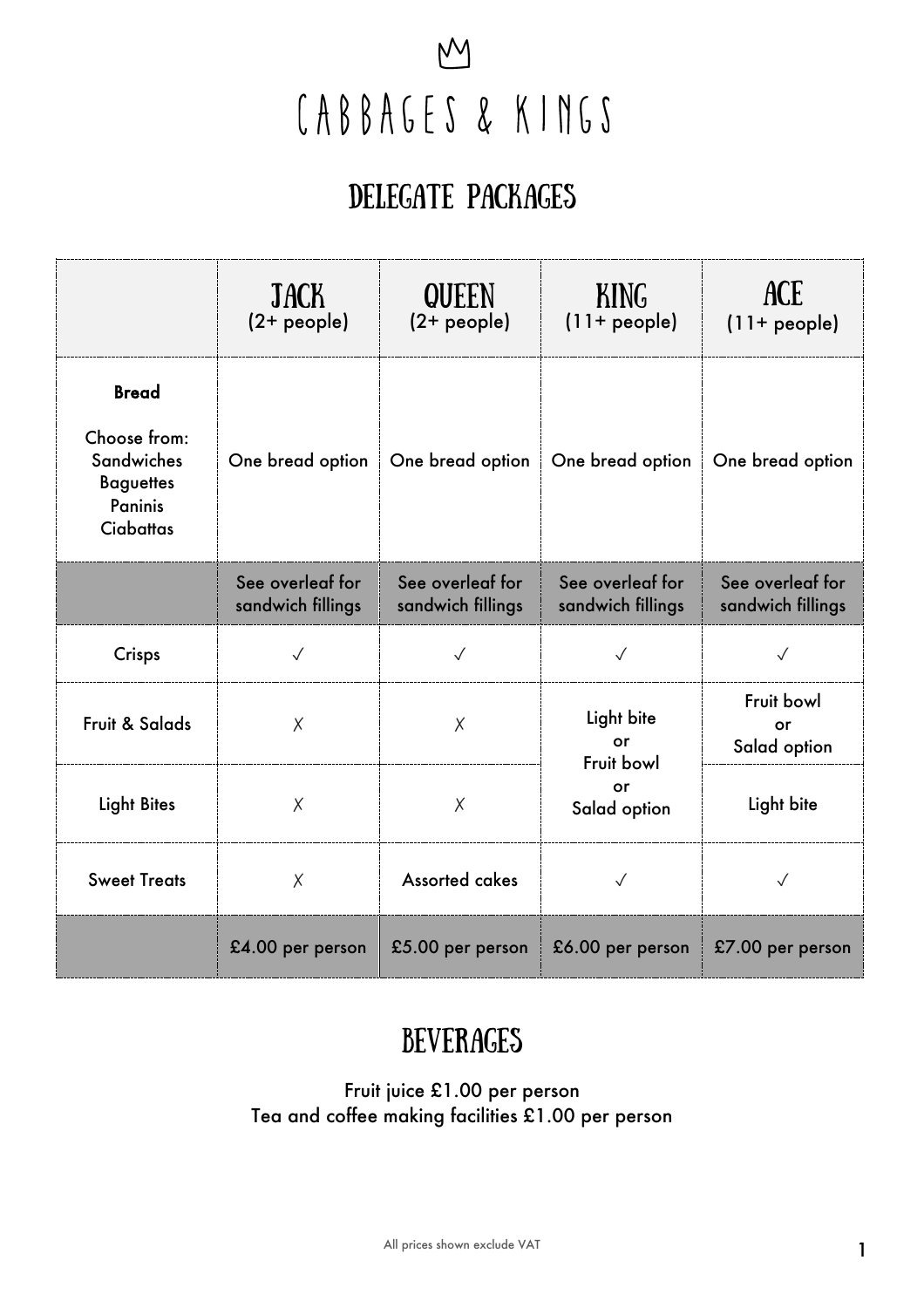## $\underline{M}$ CABBAGES & KINGS

| YOUR CONTACT DETAILS |  |                  |  |  |  |
|----------------------|--|------------------|--|--|--|
| Name                 |  | Organisation     |  |  |  |
| Phone<br>Number      |  | Email<br>Address |  |  |  |

|                             | YOUR BOOKING DETAILS              |  |  |  |  |
|-----------------------------|-----------------------------------|--|--|--|--|
| Booking<br>Date             | <b>Booking</b><br>Reference<br>No |  |  |  |  |
| Room/s<br>Booked            | Number of<br>People               |  |  |  |  |
| <b>Food Service</b><br>Time | Allergies &<br>Dietary            |  |  |  |  |

| <b>PACKAGE</b><br>VOIIR                                |  |                                           |  |                 |  |                |  |
|--------------------------------------------------------|--|-------------------------------------------|--|-----------------|--|----------------|--|
| Jack<br>£4/head<br>___________________________________ |  | Queen<br>£5/head<br>--------------------- |  | King<br>£6/head |  | Ace<br>£7/head |  |

| <b>BREADS</b>                              |  |                           |                         |                                  |  |                  |                           |
|--------------------------------------------|--|---------------------------|-------------------------|----------------------------------|--|------------------|---------------------------|
| <b>Sandwiches</b>                          |  | <b>Baguettes</b>          |                         | <b>Paninis</b>                   |  | <b>Ciabattas</b> |                           |
| $1-10$ people = 2 fillings                 |  | $11+$ people = 3 fillings |                         | $21+$ people = 4 fillings        |  |                  | $31+$ people = 5 fillings |
| <b>Goats Cheese and Chutney</b>            |  |                           |                         | <b>BBQ Meatball</b>              |  |                  |                           |
| Sweet Chilli, Chicken and Rocket           |  |                           | <b>Prawn Marie Rose</b> |                                  |  |                  |                           |
| <b>Brie, Bacon and Cranberry</b>           |  |                           |                         | <b>BBQ Pulled Pork</b>           |  |                  |                           |
| <b>Grilled Halloumi and Beetroot</b>       |  |                           |                         | <b>Bacon, Lettuce and Tomato</b> |  |                  |                           |
| Mediterranean Vegetables and<br>Mozzarella |  |                           |                         | <b>Egg Mayonnaise and Cress</b>  |  |                  |                           |
| Wensleydale and Chilli Jam                 |  |                           |                         |                                  |  |                  |                           |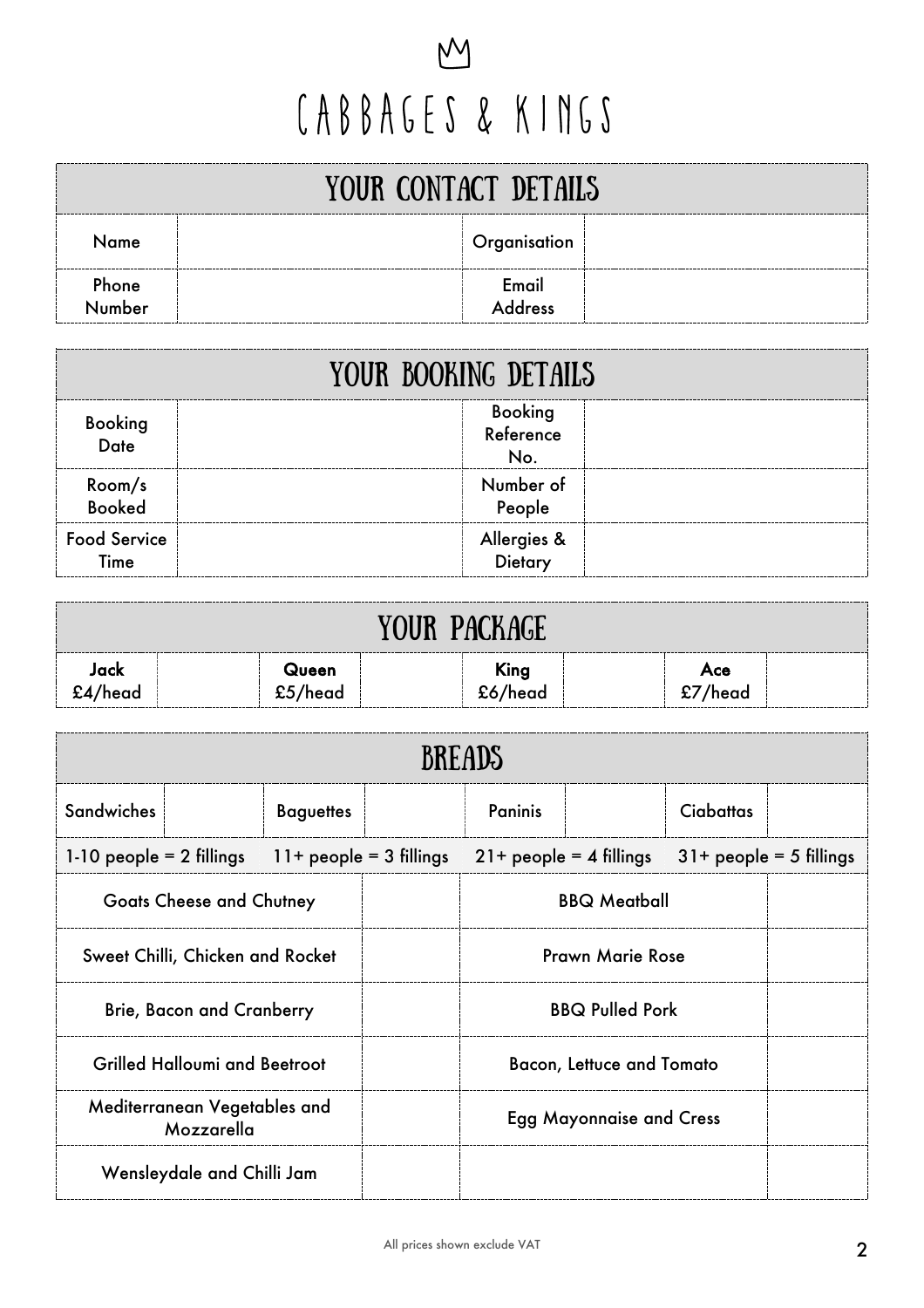## $M$ CABBAGES & KINGS

| <b>FRUIT &amp; SALADS</b>                                               |                                  |  |  |  |  |
|-------------------------------------------------------------------------|----------------------------------|--|--|--|--|
| King or Ace packages only                                               |                                  |  |  |  |  |
| <b>Baby Potato Salad with Gherkins and</b><br><b>Fruit Bowl</b><br>Dill |                                  |  |  |  |  |
| Mixed Leaf and Cucumber Salad                                           | Rocket, Feta, Tomato and Carrot  |  |  |  |  |
| Coleslaw                                                                | Mediterranean Vegetable Couscous |  |  |  |  |
| Tomato, Red Onion & Balsamic                                            |                                  |  |  |  |  |

| LIGHT BITES                                                                                  |  |                                                           |                                        |  |  |  |
|----------------------------------------------------------------------------------------------|--|-----------------------------------------------------------|----------------------------------------|--|--|--|
| King or Ace packages only                                                                    |  |                                                           |                                        |  |  |  |
| $11+$ people = 2 light bites<br>$21+$ people = 3 light bites<br>$31+$ people = 4 light bites |  |                                                           |                                        |  |  |  |
| Sausage Rolls with Onion Chutney                                                             |  |                                                           | <b>Smoky BBQ Chicken Strips</b>        |  |  |  |
| <b>Cheese Scones with Butter</b>                                                             |  |                                                           | <b>Pulled Pork and Cheddar Sliders</b> |  |  |  |
| Lamb Meatballs with Feta                                                                     |  | <b>Goats Cheese and Cranberry</b><br><b>Bruschetta</b>    |                                        |  |  |  |
| Potato Wedges topped with Cheese<br>and Bacon                                                |  | Wensleydale and Chilli Jam Tartlets                       |                                        |  |  |  |
| Potato Wedges topped with Bean<br>Chilli                                                     |  | Nachos served with Salsa, Sour<br><b>Cream and Cheese</b> |                                        |  |  |  |
| Potato Wedges topped with Sour<br><b>Cream and Chive</b>                                     |  |                                                           |                                        |  |  |  |

#### Please turn over for Sweet Treats and Beverages